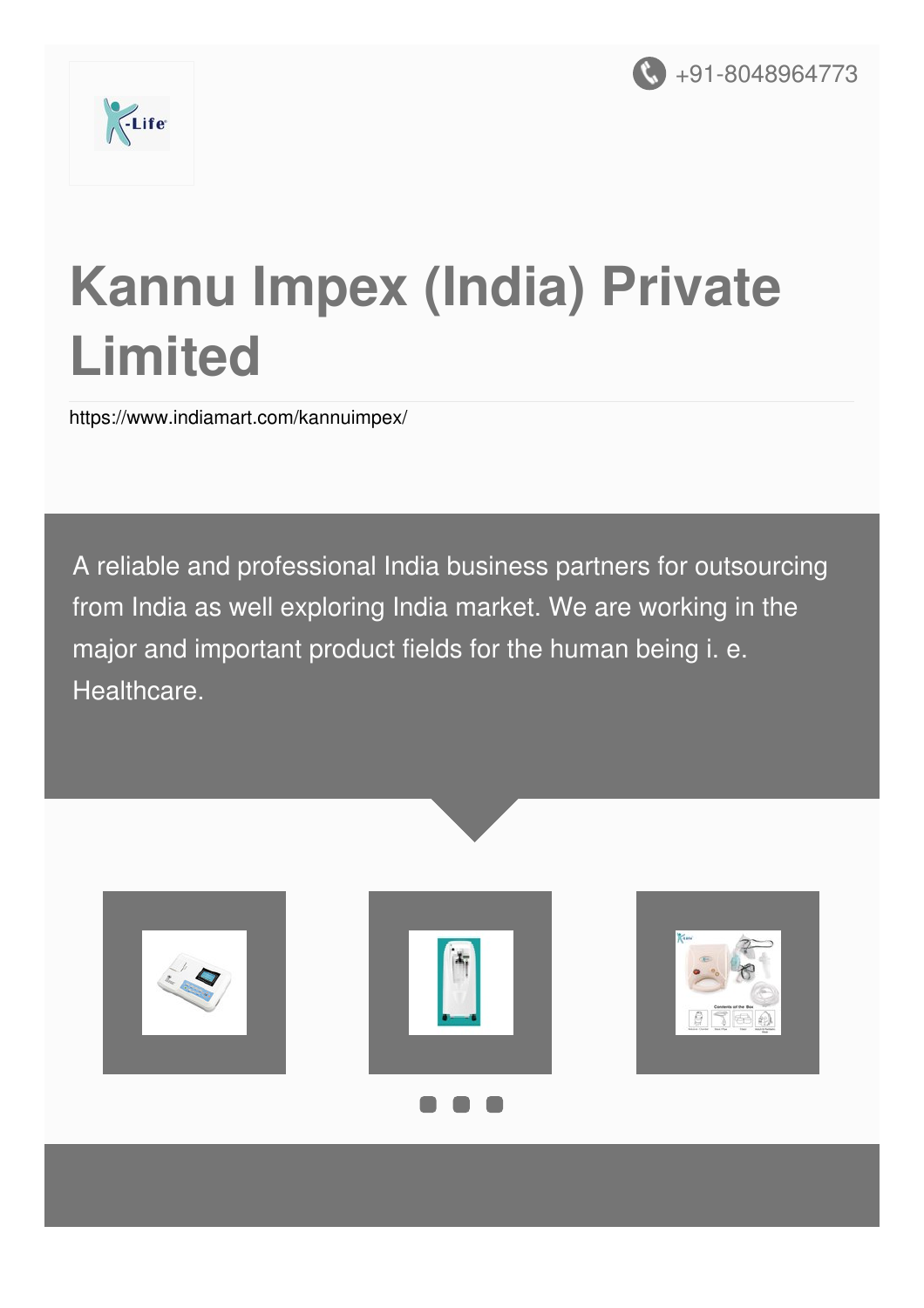#### About Us

**Kannu Impex (India) Pvt. Ltd.**was established in **1997** is Wholesale trader and exporter located in New Delhi, India with associate offices in **Canada, Singapore, South Korea, Chile, Thailand, Egypt and Hong Kong**. We specialize in marketing various kind of Health and Medical Device and also indulge in Marketing consultancy to overseas clients who are looking for developing India market. Our product range includes ECG Machine, Digital and Infrared Thermometer, Immunoassay Analyzer, Blood Analyzers, Diabetes Meter, Blood Pressure Monitor, Pulse Oxymeter and many more.

Our strength is experienced in professional marketing and technical knowledge having extensive India and Global Network. Our mission is to establish a trustworthy long-term relation with our buyers as well as the vendor with quality products at competitive price with timely deliveries.

Our main keys to success are the close relationship with our all our buyers and vendors. As well as we are experienced the various quality parameters of the different end uses and different region of the world.

> **For more information, please visit** <https://www.indiamart.com/kannuimpex/profile.html>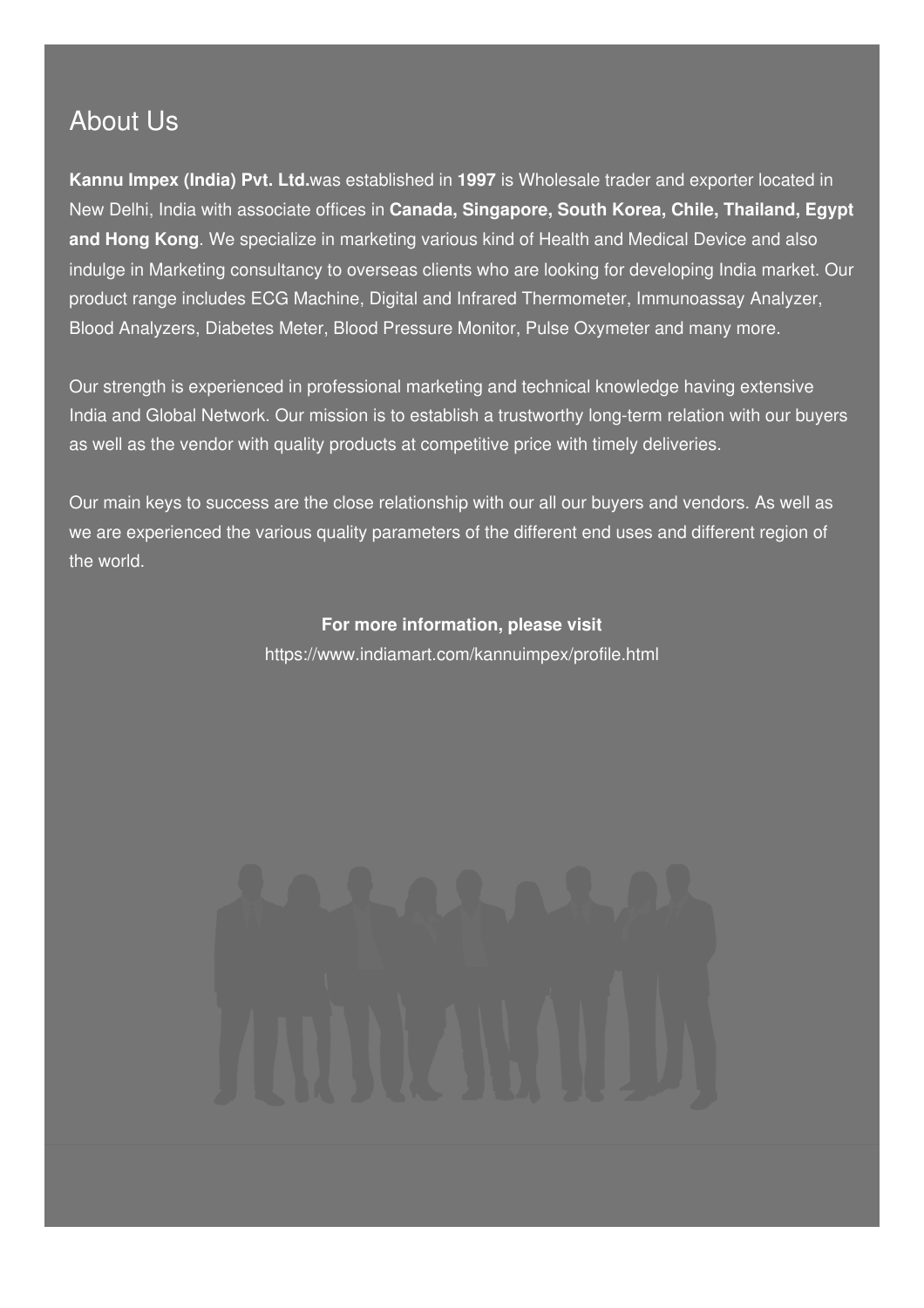#### **ECG MACHINE**



Single Channel ECG Machine



Three Channel ECG Machine



12 Channel ECG Machine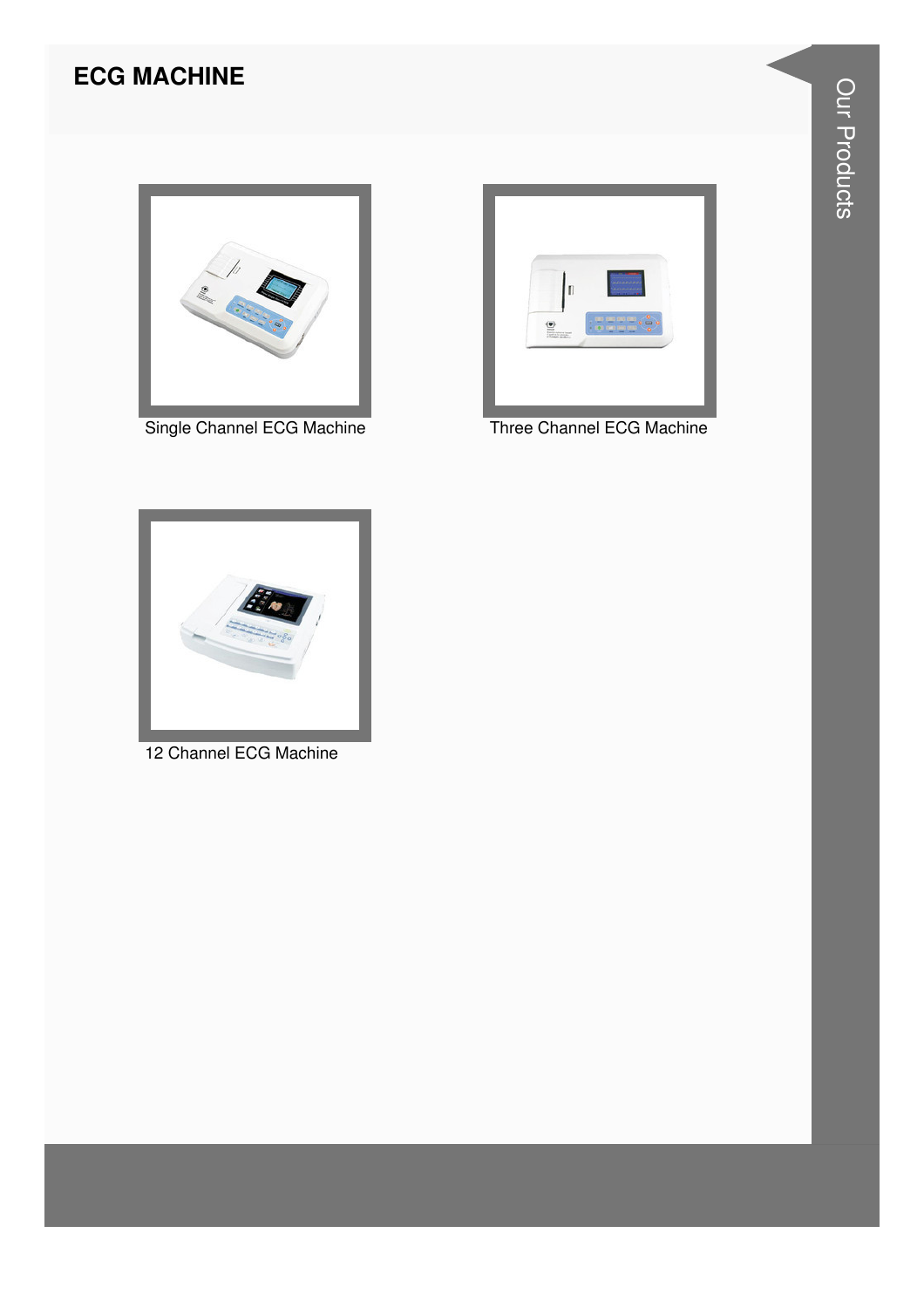#### **NEW ITEMS**



**Element Diabetes Meter** 



**Digital Thermometers** 



**ECG Machine Six Channel** 



**Blood Glucose Meter**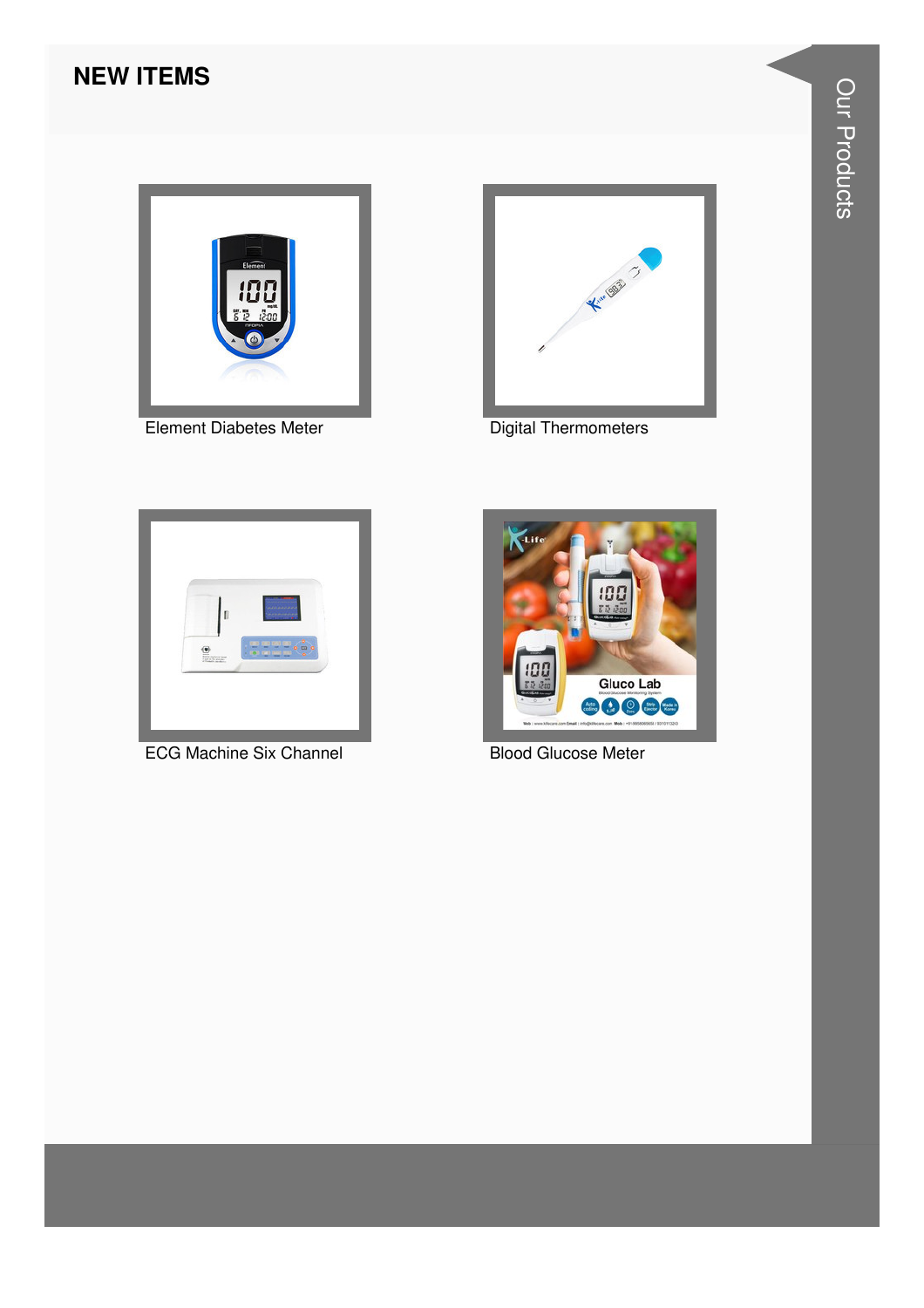### **OTHER PRODUCTS:**



Oxygen Concentrator 5 LPM



BPL Oxy Flo 5D Oxygen Concentrator



**Compressor Nebulizer** 



Portable Phlegm Suction Machine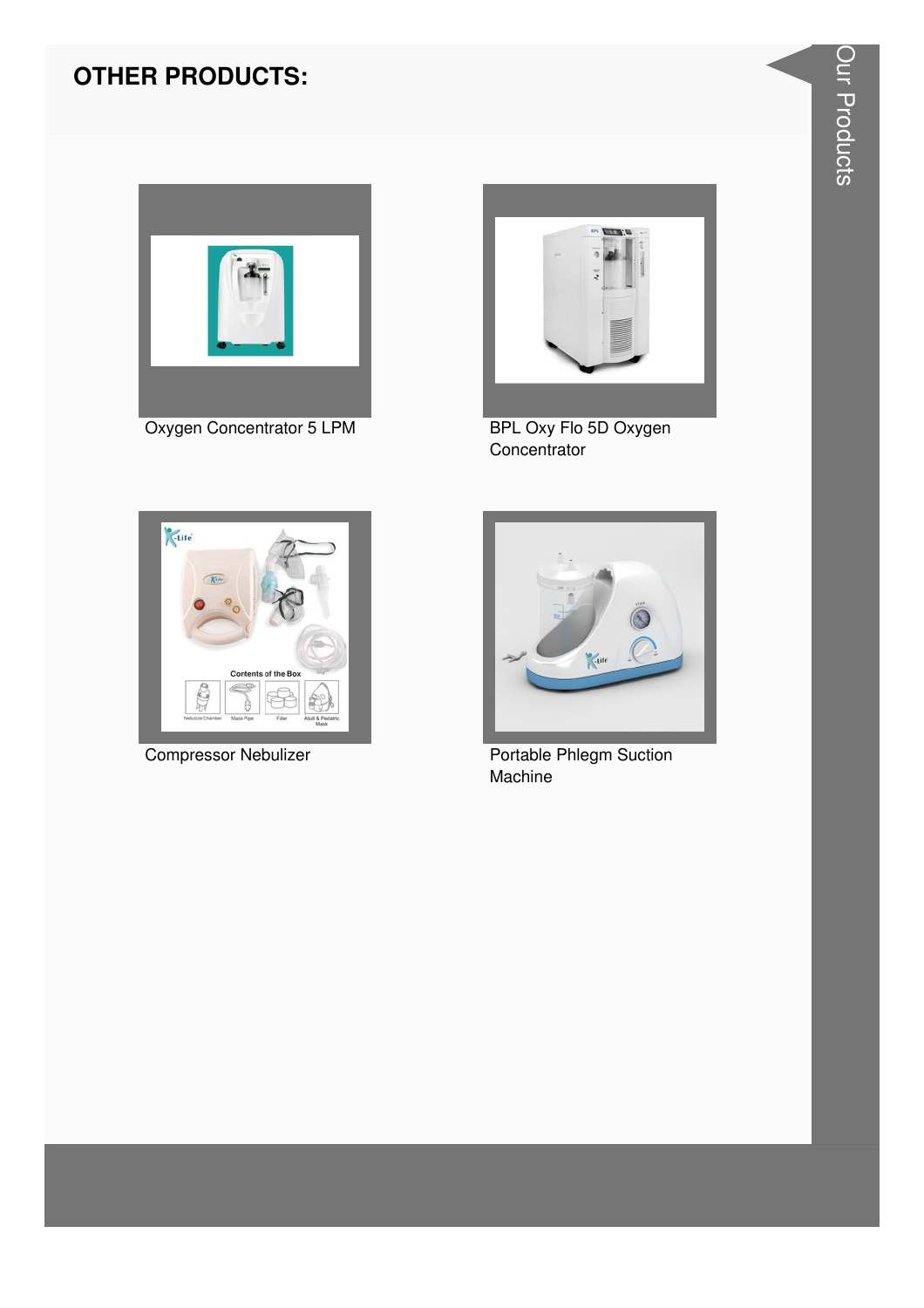#### **OTHER PRODUCTS:**



Digital Blood Pressure Monitor Blood Pressure Monitor





K-Life Fingertip Pulse Oximeter (Ftp 104)



Multi Parameter Patient Monitor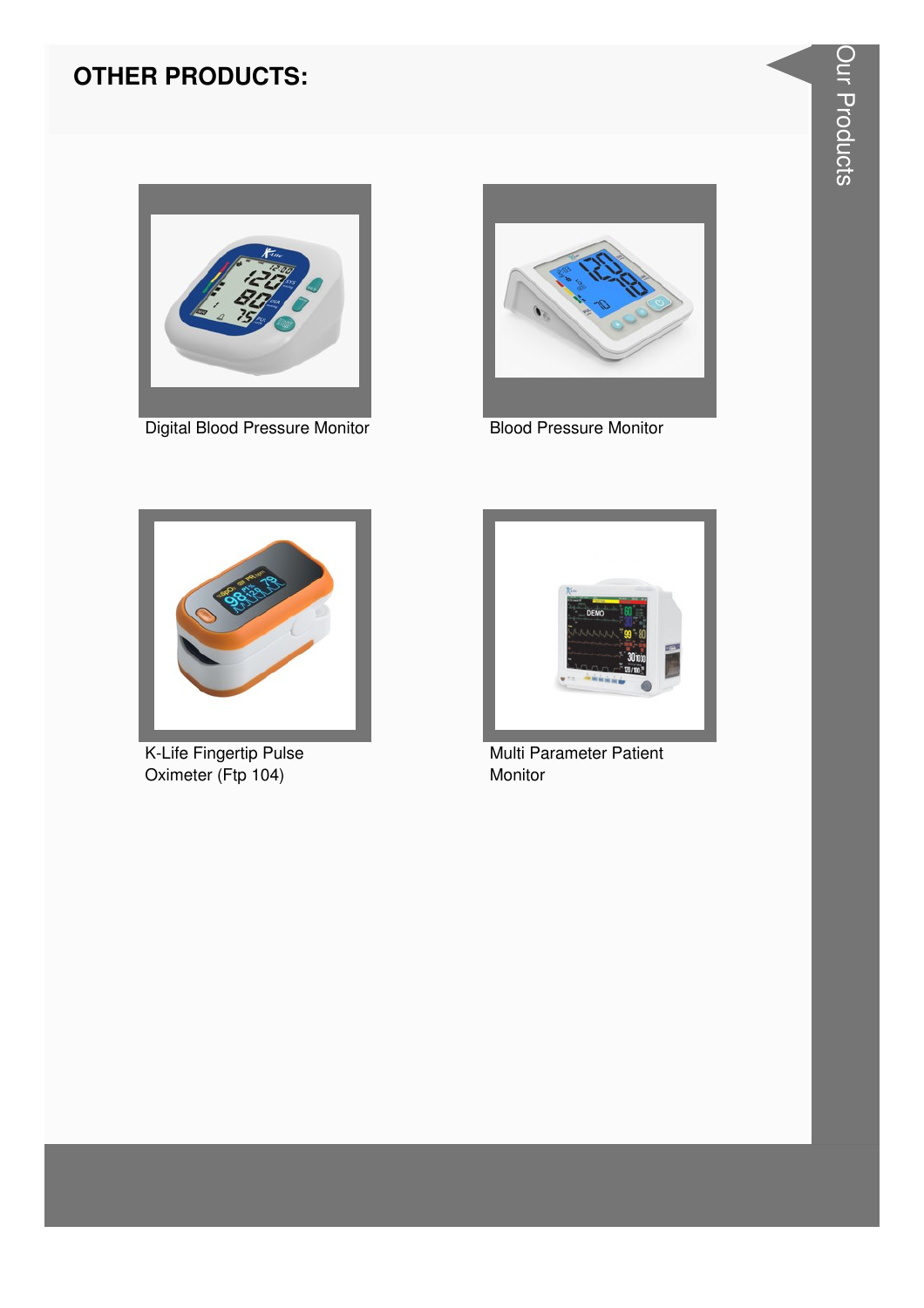#### **OTHER PRODUCTS:**



**Infrared Temperature** Thermometer



**Fingertip Pulse Oximeter** 



**Fetal Doppler** 



**Prega Check Pregnancy Teat** Kits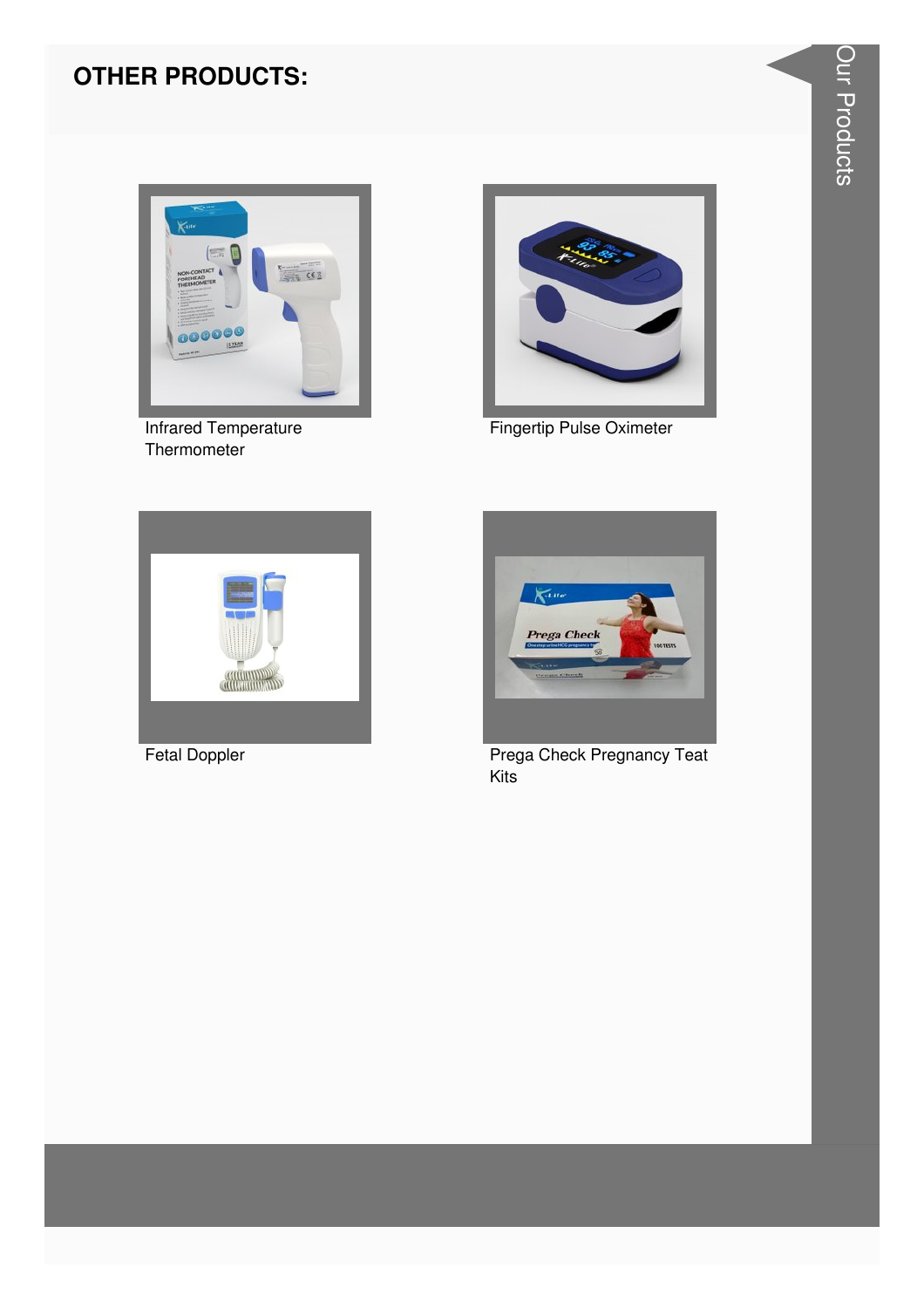## Factsheet

| Year of Establishment            | : 1997                               |
|----------------------------------|--------------------------------------|
| <b>Nature of Business</b>        | : Exporter and Wholesale Distributor |
| <b>Total Number of Employees</b> | $\therefore$ 26 to 50 People         |